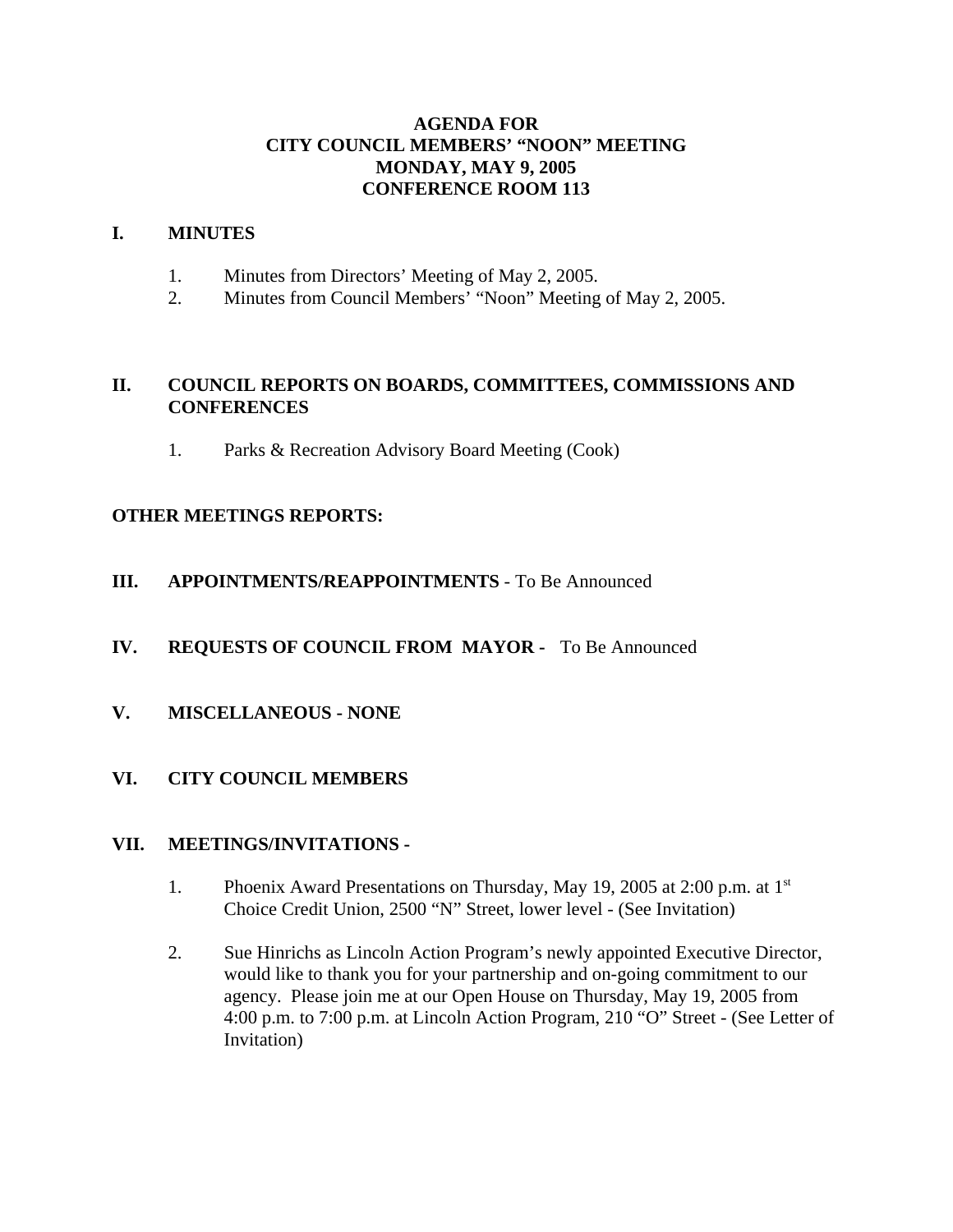- 3. Please join us as the Lincoln Chamber of Commerce holds its  $3<sup>rd</sup>$  Annual Unity Forum on Wednesday, May 18, 2005 at 8:00 a.m. at the Chambers Offices (come early for an espresso from Espresso to You starting at 7:00 a.m.)- Registration fee \$5.00 for Continental Breakfast - (See E-Mail Invitation)
- 4. E-Mail Invite from Polly McMullen, Downtown Lincoln Association "40 Under 40" Breakfast on Friday, May 13, 2005 from 7:15 a.m. to 9:00 a.m. at The Cornhusker Hotel -(DLA has purchased a table for this event & they have 5 seats left at their table as of today 5/05/05) - RSVP to Brenda Bergman at 434- 6905 or by E-Mail - (See E-Mail Invitation)

## **VIII. ADJOURNMENT**

ca050905/tjg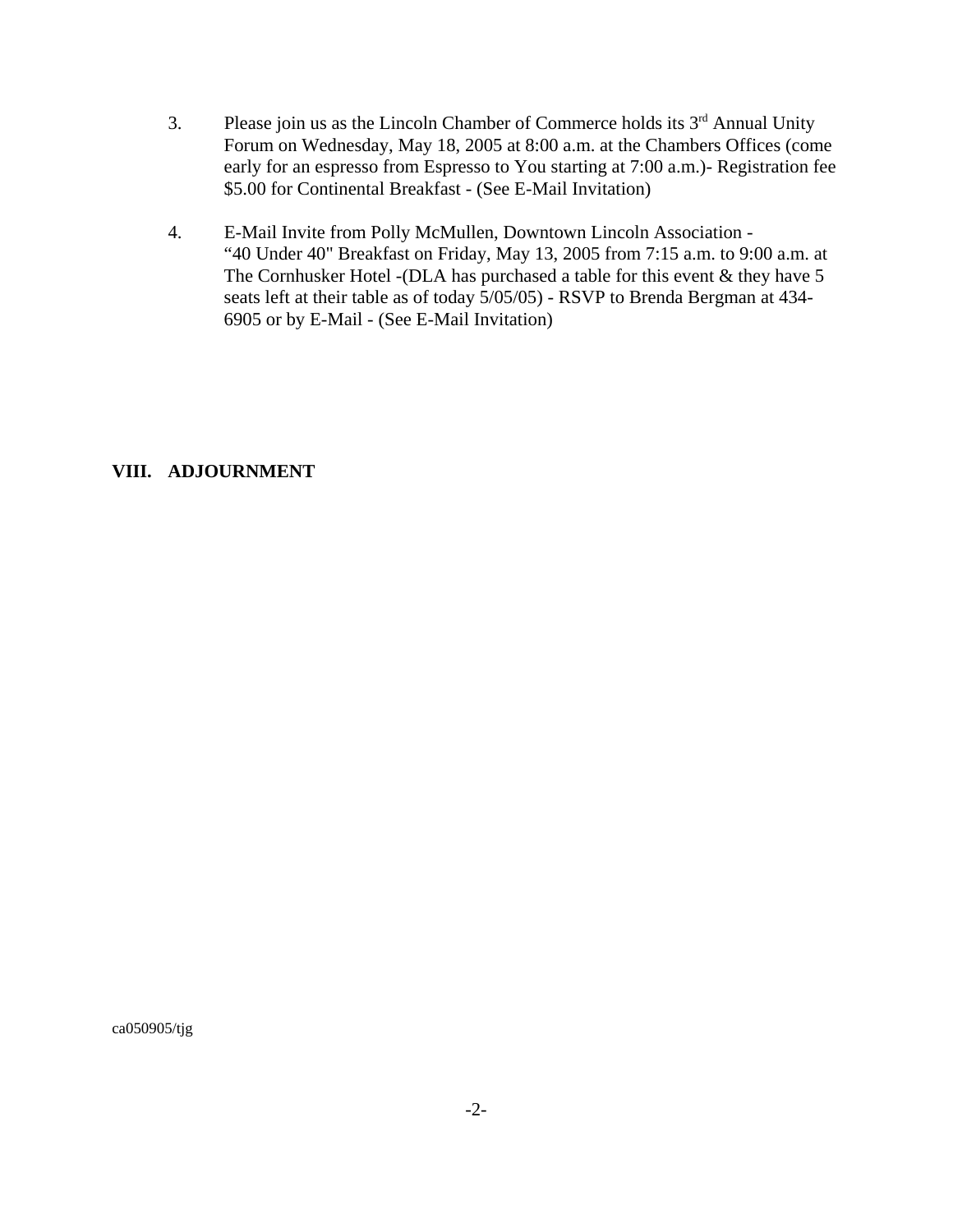## **MINUTES CITY COUNCIL MEMBERS' "NOON" MEETING MONDAY, MAY 9, 2005** *CONFERENCE ROOM 113*

*Council Members Present:* Ken Svoboda, Vice-Chair; Jonathan Cook, Glenn Friendt, Annette McRoy, Patte Newman; ABSENT: Jon Camp, Terry Werner - (both attending Federal Fly-In - Washington, D.C.)

*Others Present:* Rick Hoppe, Ann Harrell, Mayor's Office; Dana Roper, City Attorney's Office; Joan Ray, Council Staff; Deena Winter, Lincoln *Journal Star* representative

## **I. MINUTES**

- 1. Minutes from Directors' Meeting of May 2, 2005.
- 2. Minutes from Council Members' "Noon" Meeting of May 2, 2005.

Mr. Svoboda, Vice-Chair, requested a motion to approve the above-listed minutes. Patte Newman moved approval of the minutes by acclamation. Jonathan Cook seconded the motion, which carried by unanimous consent of the Council Members present.

# **II. COUNCIL REPORTS ON BOARDS, COMMITTEES, COMMISSIONS AND CONFERENCES** -

1. PARKS & RECREATION ADVISORY BOARD (Cook) Mr. Cook reported that Parks & Rec was 18% ahead of last year on revenue for the golf courses. The five acres at the Highlands golf course that we surplused has been appraised at \$825,000, which will go into the Golf Fund.

The park site at  $14<sup>th</sup>$  and Arbor did not "pan out" because the family decided they didn't want to sell. That was where we were going to spend the money from the sale at Woods Park. There are a number of other locations around town now being considered. There is one in Ashley Heights where a couple of blocks would need to be purchased to provide access to a park there; Fleming Fields; Peach Park, (where a house burned down which affords an opportunity to expand the park there); and there is still the possibility of park development at 25th and Old Cheney -but Alltel owns that land and would have to be generous in order for the City to work out a deal there. If they were to be generous, it is possible that this money could be used for a variety of locations in existing neighborhoods that are in need of park land. These would all be good expenditures if we can make them work.

Mr. Cook noted that there had been a motion made, because of the discussion about cutting pool hours, about looking at going to once-per-month pay periods for the City and seeing what that would save us. This was just mentioned as an issue to be looked into.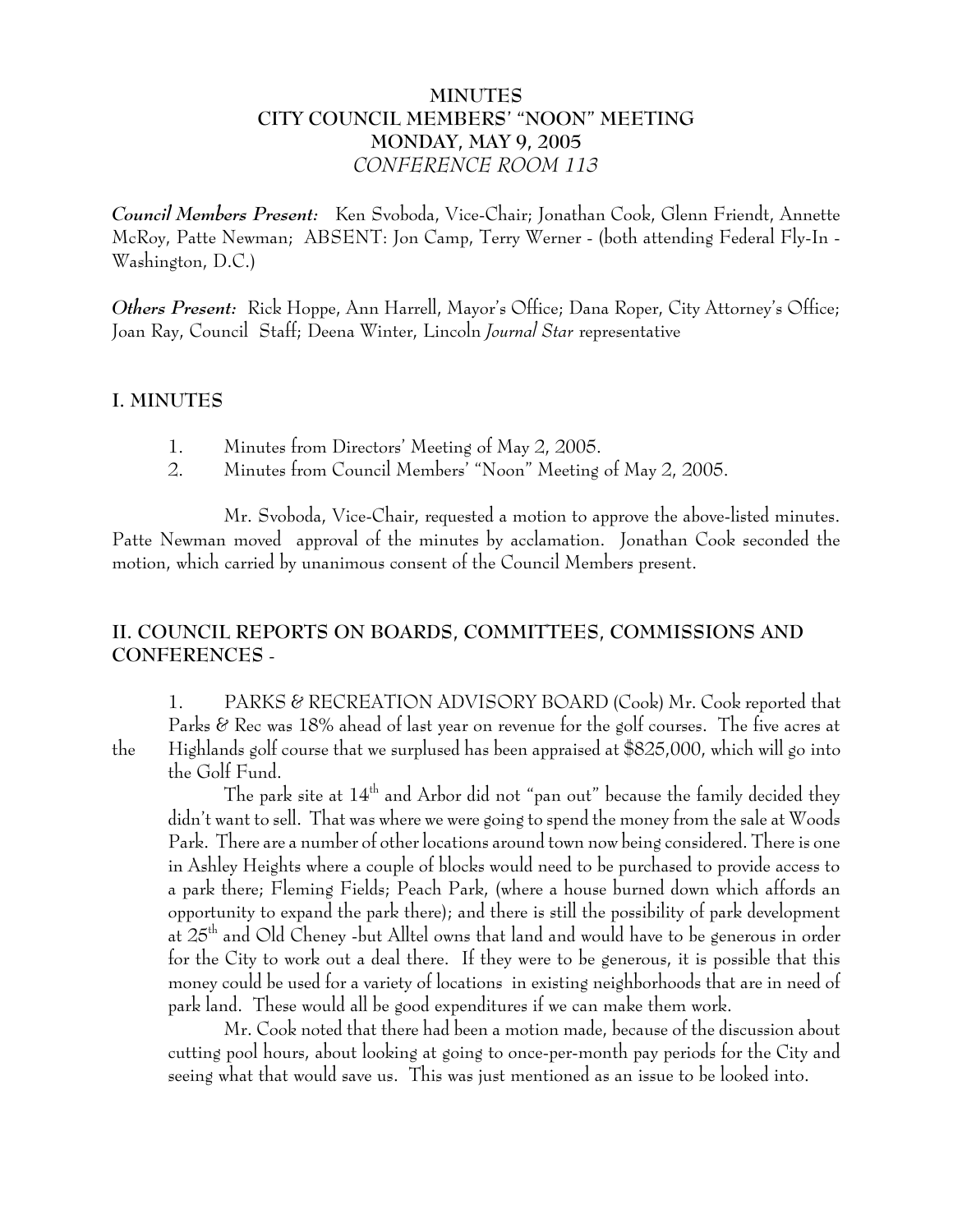Mr. Cook reported that September 16, 1905 was the date of the first meeting of the Parks  $\&$  Recreation Advisory Board, so we're coming close to the  $100<sup>th</sup>$  Anniversary. They showed a copy of the minutes from that first meeting, which indicated that they had formed a committee to draft the by-laws.

The Woods Park Spray-ground will become operational on June  $16<sup>th</sup>$ . The Pioneers Golf Course will be 75 years old and they're having a celebration on Wednesday, May  $8<sup>th</sup>$ . Ms. McRoy asked if that was the invitation they had received. Mr. Friendt noted that it was an "everybody come play" invitation as part of the celebration.

Mr. Cook concluded his report, informing Council that the Citizens for Quality Parks and Trails lobbying group will become a 501C4 organization, which means that donations to the group will not be deductible and they will be able to do lobbying work.

Ms. McRoy informed Council that she has been contacted by some young men who are requesting that the City build another skate park in Northwest Lincoln. They are proposing the park area to be by Sun Valley Boulevard, near the BMX Track. She stated that she has been working with Lynn Johnson to arrange a meeting to explain to them the processes involved in building a City Park facility. She noted that she wanted to update Council so that when this issue appears on the Parks & Rec Advisory Board's Agenda, no one would be caught unawares.

#### **III. APPOINTMENTS/REAPPOINTMENTS** - None

#### **IV. REQUESTS OF COUNCIL FROM MAYOR -** None

**V. MISCELLANEOUS -** None Noted on Agenda. Mr. Svoboda did take this time to make sure that everyone was aware of the schedules set up for next Monday's meetings: Brunch at the Nebraska Club from 9:30 - 11:00 a.m.. There will be no City Bus for transportation. Everyone will simply meet over there; then return to the County-City Building for an 11:00 a.m. Directors' Meeting. Mr. Svoboda determined that since Council would be in the building, they may as well have a "Noon" meeting on the  $16<sup>th</sup>$ , which had not originally been scheduled. This was agreed to by Council.